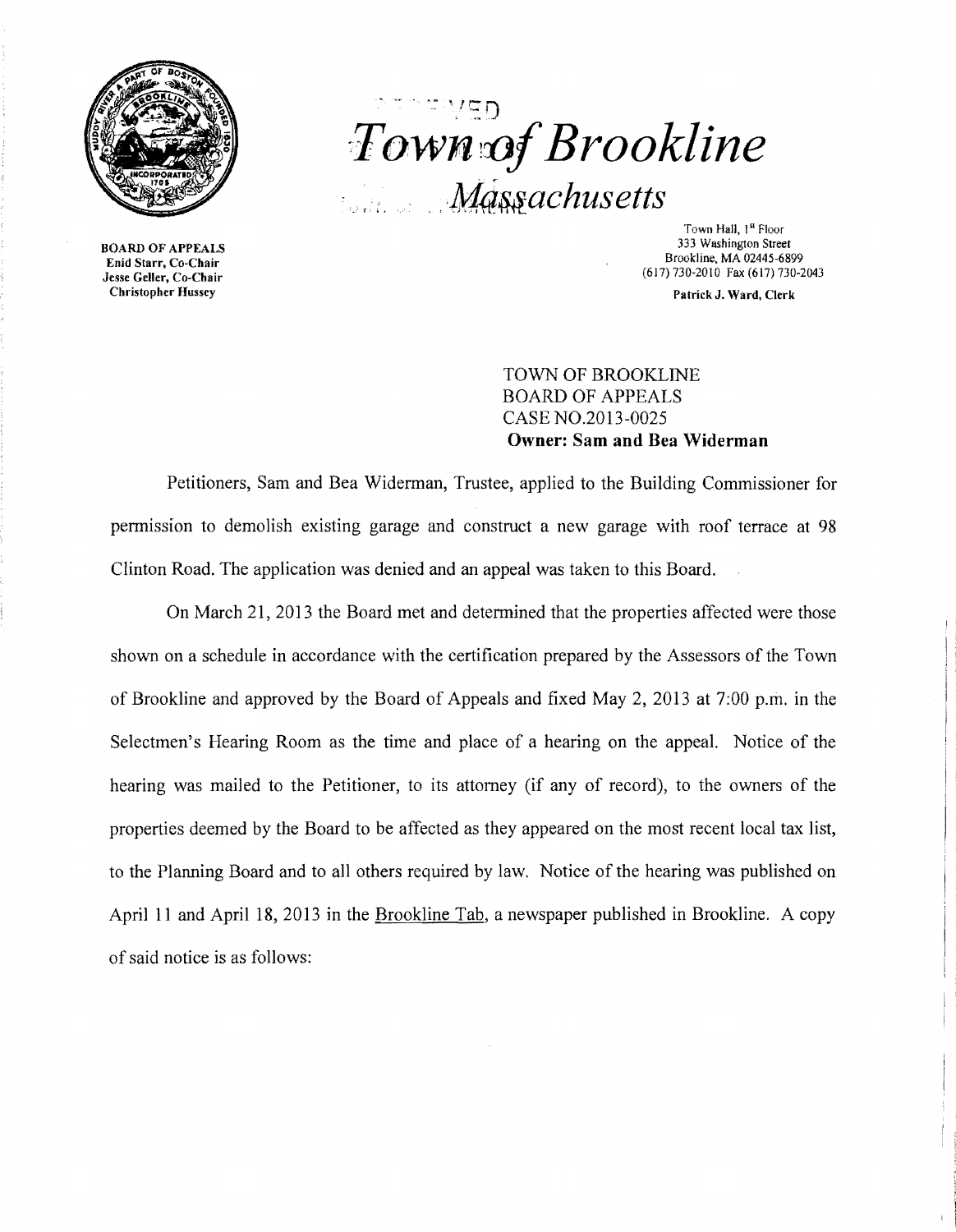## NOTICE OF HEARING

# Pursuant to M.G.L. C. 39, sections 23A & 23B, the Board of Appeals will conduct a public hearing to discuss the following case:

Petitioner: Sam and Bea Widerman Owner: Sam and Bea Widerman Location of Premises: 98 Clinton Road Date of Hearing: May 2, 2013 Time of Hearing: 07:00 p.m. Place of Hearing: Selectmen's Hearing Room, 6<sup>th</sup> Floor.

A public hearing will be held for a variance and/or special permit from

- 1. 5.43; Exceptions to Yard and Setback Regulations
- 2. 5.60; Side Yard Requirements
- 3. 5.70; Rear Yard Requirements
- 4. 5.72; Accessory Buildings or Structures in Rear Yards (Accessory structure(garage) over 15 feet high)
	- (Accessory structure(kitchen) less than 6 foot setback)
- 5. 5.63; Accessory Buildings and Structures in Side Yard (Accessory Structure(garage) less than 6 foot setback)
- 6 6.04.5.c.2; Design of All Off-Street Parking Facilities(driveway infill)
- 7. 8.02.2; Alteration or Extension

Of the Zoning By-Law to demolish existing garage and construct a new garage with roof terrace At 98 Clinton Road

Said Premise located in a S-10 (Single-Family) residential district.

*Hearings, once opened, may be continued by the Chair to a date and time certain. No Jurther notice will be mailed to abutters or advertised in the TAB. Questions regarding whether a hearing has been continued, or the date and time ojany hearing may be directed to the Zoning Administrator at* 617-734-2134 *or check meeting calendar at: http://calendars.town.brookline.ma.usIMasterTownCalandarl? FormID= 158.* 

*The Town of Brookline does not discriminate on the basis of disability in admission to, access to, or operations ojits programs, services or activities. Individuals who need auxiliary aids Jor*  effective communication in programs and services of the Town of Brookline are invited to make *their needs known to the ADA Coordinator, Stephen Bressler, Town of Brookline, 11 Pierce Street, Brookline, MA 02445. Telephone:* (617) *730-2330; TDD* (617) *730-2327.* 

Jesse Geller

## Christopher Hussey

### Jonathan Book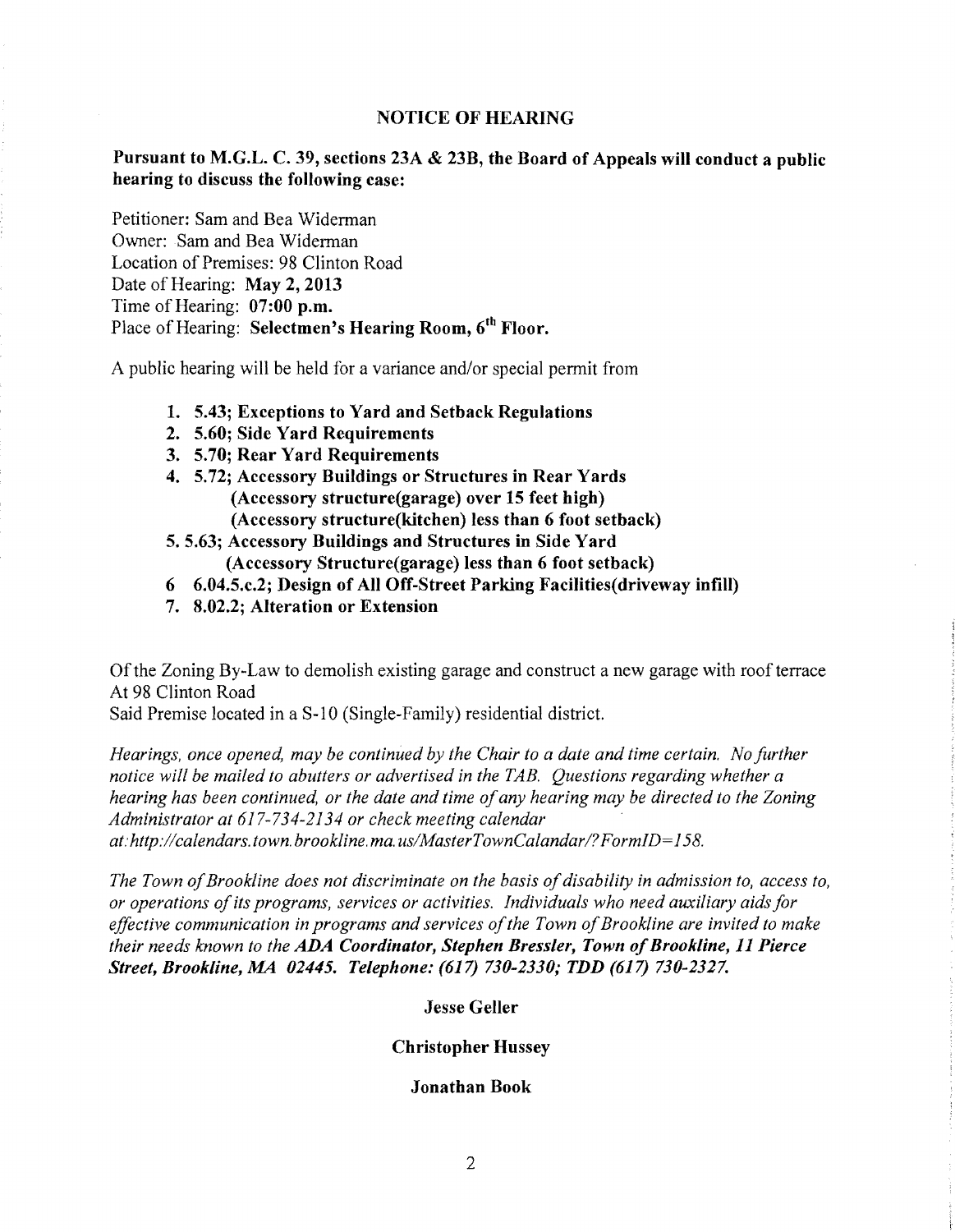At the time and place specified in the notice, this Board held a public hearing. Present at the hearing was Chairman Jonathan Book and Board Members, Mark Zuroff and Christopher Hussey. Colin Smith, Architect, business address 1666 Massachusetts Avenue, Lexington, presented the case for the petitioner.

Mr. Smith described the property as being located south of Boylston Street and consists of primarily single-family dwellings. 98 Clinton Road is a single-family Colonial style dwelling built in 1920 that abuts the Fisher Hill Local Historic District to the south. There is an existing garage in the rear of the dwelling accessed by a driveway. The top of the garage is accessed by a concrete path that arcs around the slope and to the top of the garage.

Mr. Smith said his clients, Bea and Sam Wilderman, are proposing to demolish the existing garage and replace with a new, slightly larger garage in the same location. The new garage requires side and rear yard setback relief. The applicant is proposing to construct a deck on top of the roof that previously included an outdoor kitchen area near the rear yard property line, but the applicant has agreed to remove the outdoor kitchen. There will also be a seating area and bocce court on the garage roof and all of the roof area will be screened from neighboring properties with a wood fence. There will be a railing around the roof deck that faces to the interior of the property. The proposal includes the construction of retaining walls that will provide a path up to the roof deck area, and will create an outdoor patio in the back corner of the property that will be level with the deck above the proposed garage.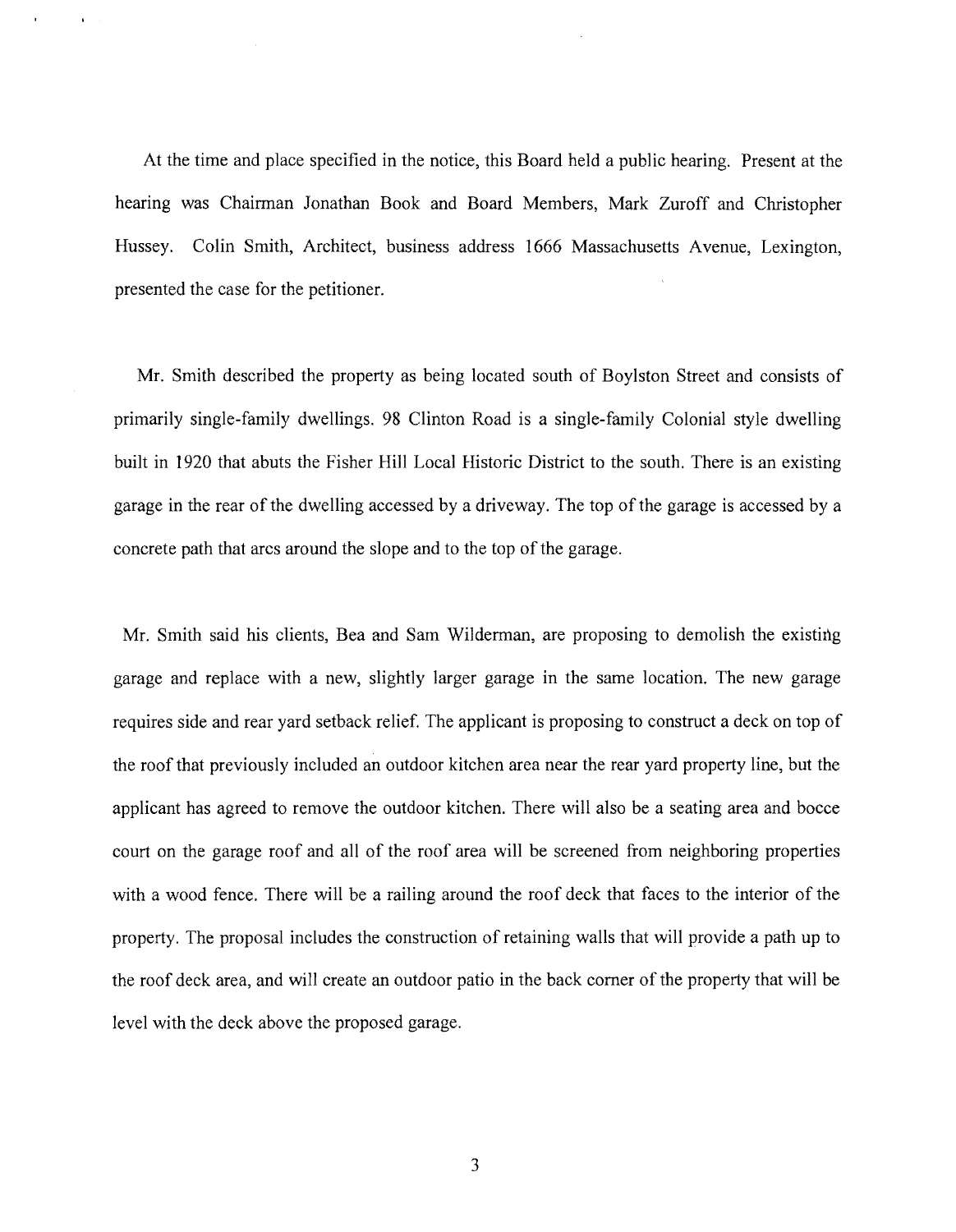The Chairman asked if anyone in attendance would like to speak in favor of the petition. No one spoke.

The Chairman asked if anyone in attendance would like to speak in opposition to the proposal. Stephen King of 177 Buckminster Road requested some clarification on the patio and drainage for the site. Phillipe and Michelle Schwartz of 106 Clinton Road stated that they were not speaking in favor of or in opposition to the request. Mr. Schwartz said he would like the Board to extend the same relief requested by the petitioner to his property and garage at 106 Clinton Road. Chairman Book told Mr. Schwartz that he can apply for relief and the Board will hear the case when scheduled.

The Chairman called upon Polly Selkoe, Assistant Director of Regulatory Planning, to deliver the comments of the Planning Board.

## **FINDINGS**

**Section 5.43** - Exceptions to Yard and Setback Regulations

**Section 5.60** - Side Yard Setback

**Section 5.63** – Accessory Buildings or Structures in Side Yard

**Section 5.70** - Side Yard Setback

**Section 5.72 – Accessory Buildings or Structures in Rear Yards** 

| Dimensional Requirements | Required | <b>Existing</b> | Proposed | <b>Relief</b>   |
|--------------------------|----------|-----------------|----------|-----------------|
| Side Yard Setback (west) | 6'       | :80             | .69'     | Special Permit* |
| <b>Rear Yard Setback</b> |          | 15.5'           | 9.2'     | Special Permit* |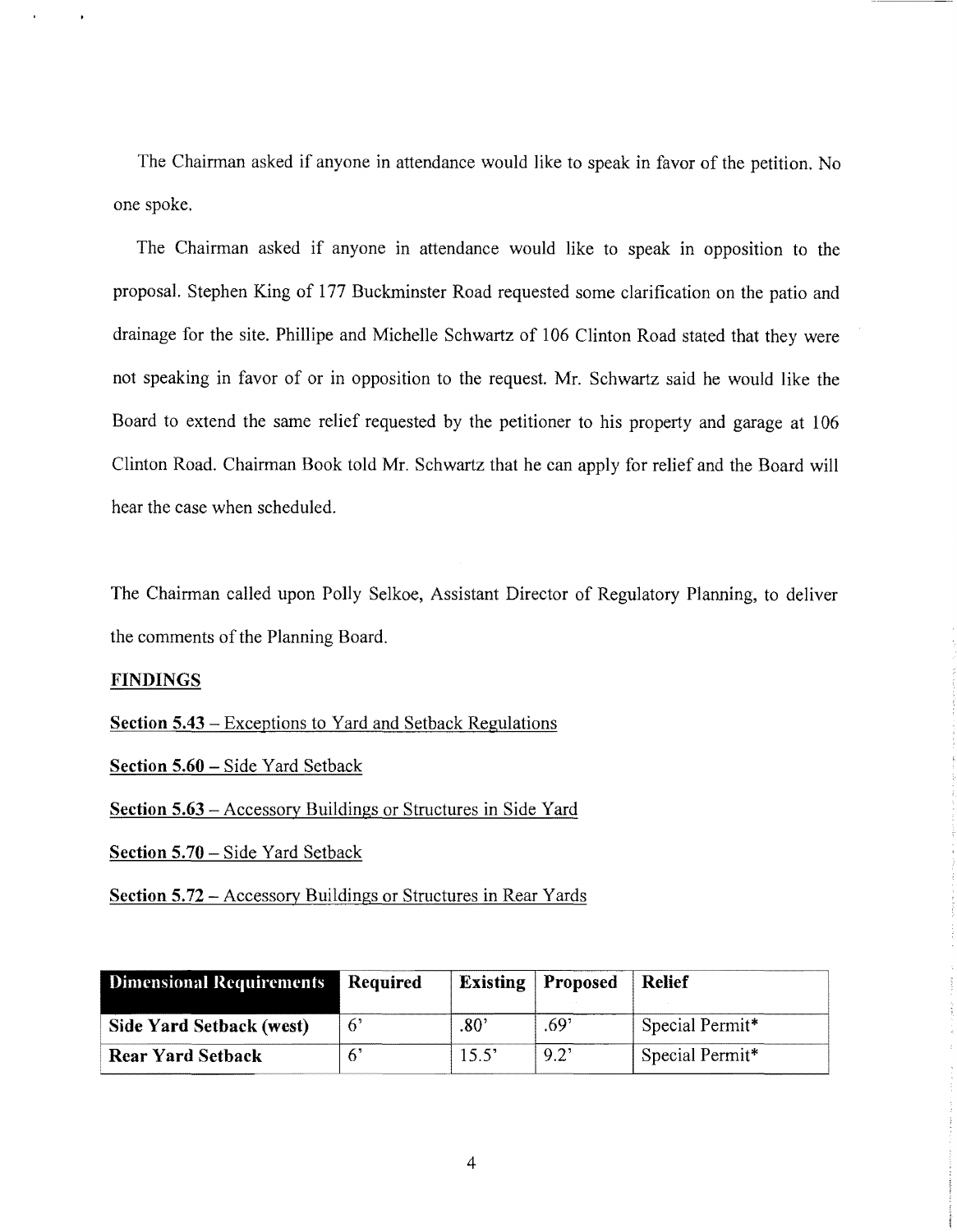\* Under *Section* 5.43, the Board of Appeals may waive yard and setback requirements if a counterbalancing amenity is provided. The Planning Board suggests that the applicant install additional landscaping as a counterbalancing amenity.

#### Section 6.04.S.c.2 - Design of All Off-Street Parking Facilities

#### Section 8.02.2 – Alteration or Extension

A special permit is required to alter a pre-existing non-conforming structure.

Ms. Selkoe said the Planning Board supports the proposed replacement of the garage and construction of the roof deck above. The Board feels that this proposal is attractive, and it will help the applicant to better utilize their property, and create usable open space. The construction of the retaining walls will allow the land in the rear comer to be additional usable open space with landscaping surrounding it. The Board does not anticipate a negative impact on the surrounding properties as a result of this proposal. The Board feels that the landscaping included in the proposal will be adequate to satisfy the counterbalancing amenity requirement for a special permit. The Board is please that the applicant has agreed to remove the kitchen after listening to the neighbor's concern.

Therefore, the Planning Board recommends approval of the plans by Colin Smith Architecture Inc., dated 3/14113, and the site plan by Metrowest Engineering, Inc., dated 2/4/13, subject to the following conditions:

I I .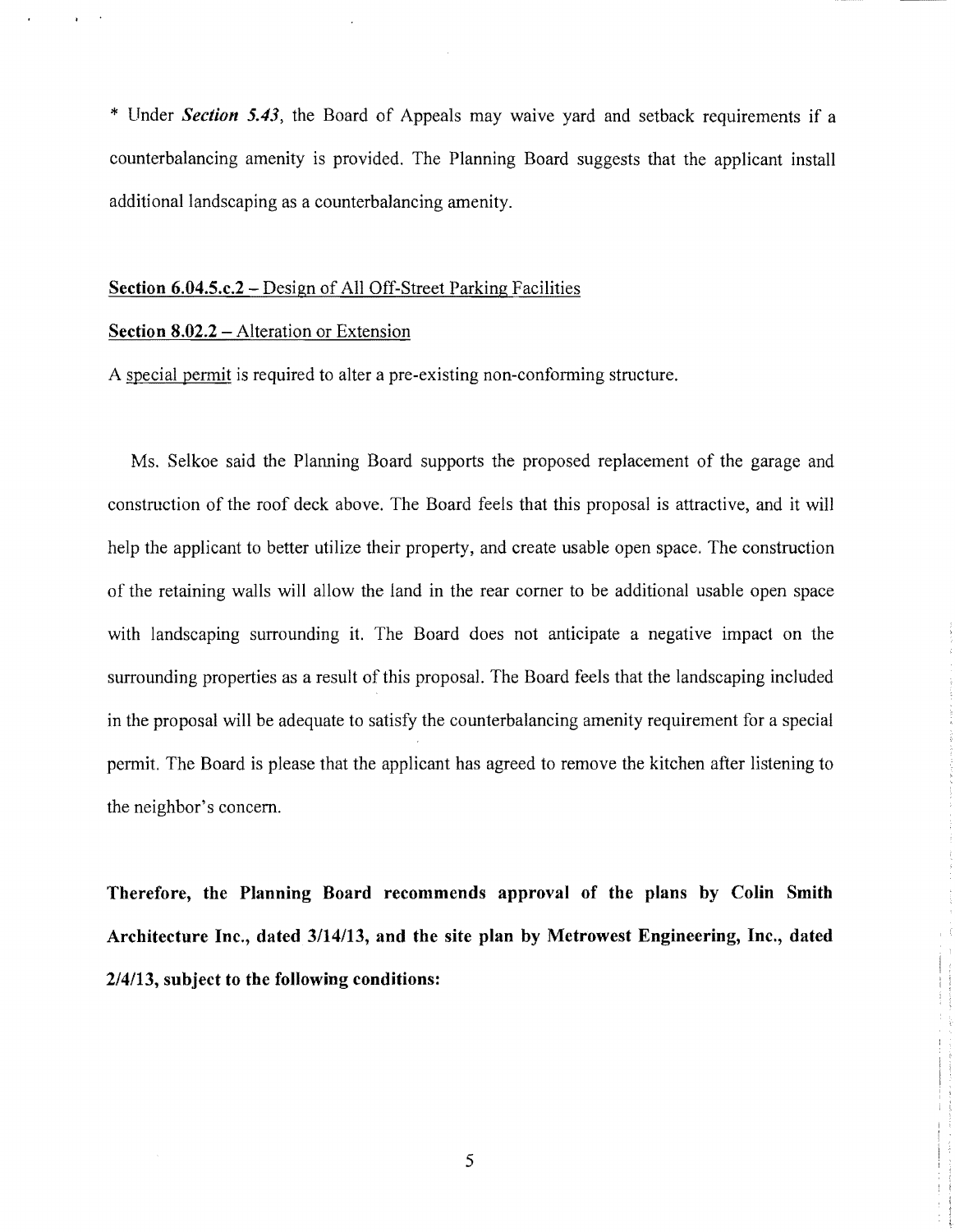- 1. Prior to the issuance of a building permit, final plans and elevations, indicating all proposed setback dimensions, shall be submitted subject to the review and approval of the Assistant Director of Regulatory Planning.
- 2. Prior to issuance of a building permit, the applicant shall submit a final landscaping plan indicating all counterbalancing amenities to the Assistant Director of Regulatory Planning for review and approval.
- 3. Prior to the issuance of a building permit, the applicant shall submit to the Building Commissioner for review and approval for conformance to the Board of Appeals decision: 1) a final site plan stamped and signed by a registered engineer or land surveyor; 2) final floor plans and building elevations stamped and signed by a registered architect; and 3) evidence that the Board of Appeals decision has been recorded at the Registry of Deeds.

The Chairman called upon Michael Yanovitch, Chief Building Inspector, to deliver the comments of the Building Department. Mr. Yanovitch said the Building Department has no objection to the requested relief. He said the structure is well designed and for the most part will be place in the same spot as the existing garage. He said if the Board grants the relief, the Building Department will make sure the petitioner complies with the Building Code as well as any conditions of the grant.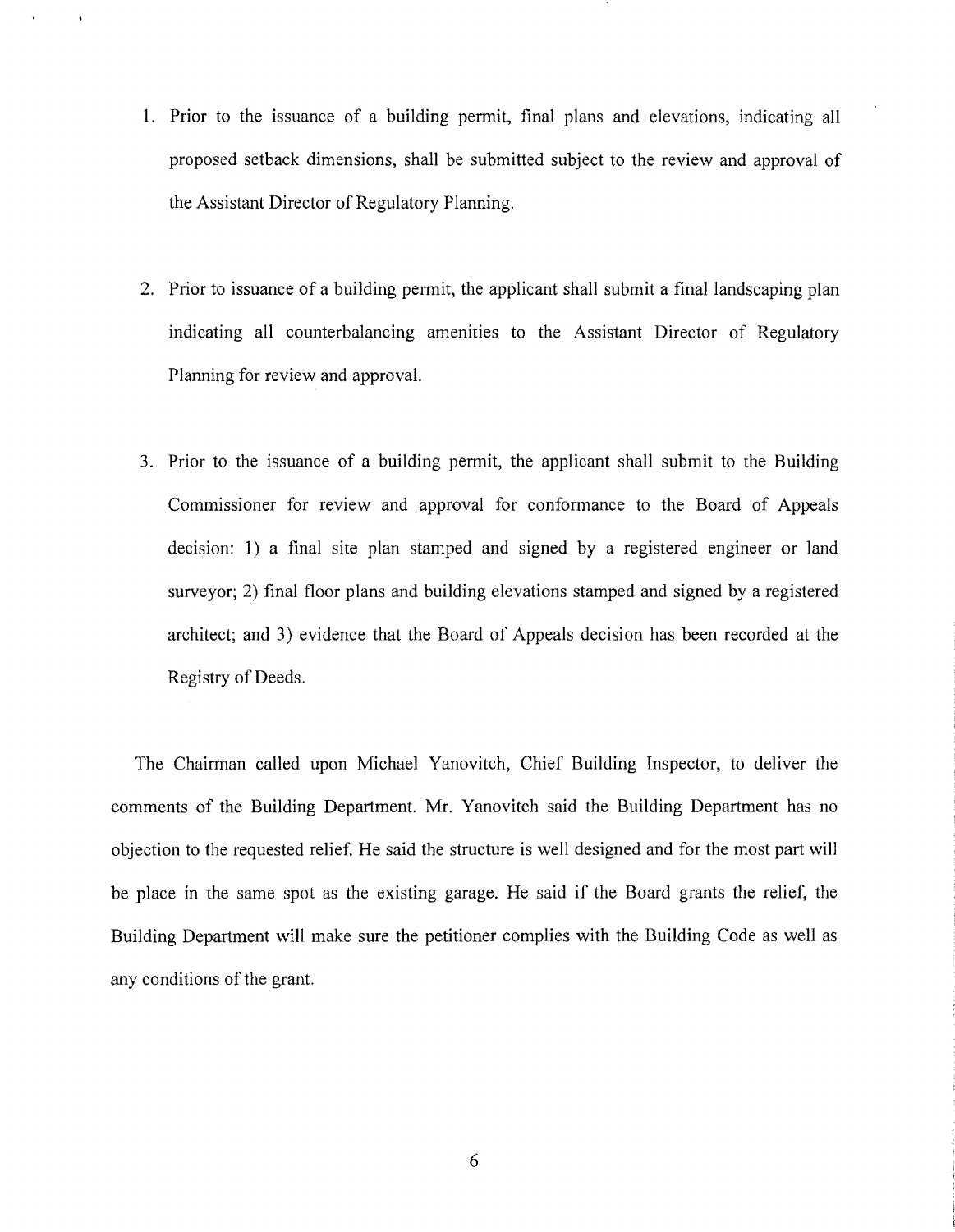The Board deliberated on the merits of special permit relief. The Board voted unanimously that the requirement have been met for the issuance of a special permit for sections **5.43, 6.04.5 and 8.02** of the Zoning By-Law. The Board made the following specific findings pursuant to said **Section 9.05:** 

a. The specific site is an appropriate location for such a use, structure, or condition.

b. The use as developed will not adversely affect the neighborhood.

c. There will be no nuisance or serious hazard to vehicles or pedestrians.

d. Adequate and appropriate facilities will be provided for the proper operation of the proposed use.

Accordingly, the Board voted unanimously to grant the requested relief subject to the following conditions:

- 1. Prior to the issuance of a building permit, final plans and elevations, indicating all proposed setback dimensions, shall be submitted subject to the review and approval of the Assistant Director of Regulatory Planning.
- 2. Prior to issuance of a building permit, the applicant shall submit a final landscaping plan indicating all counterbalancing amenities to the Assistant Director of Regulatory Planning for review and approval.

7